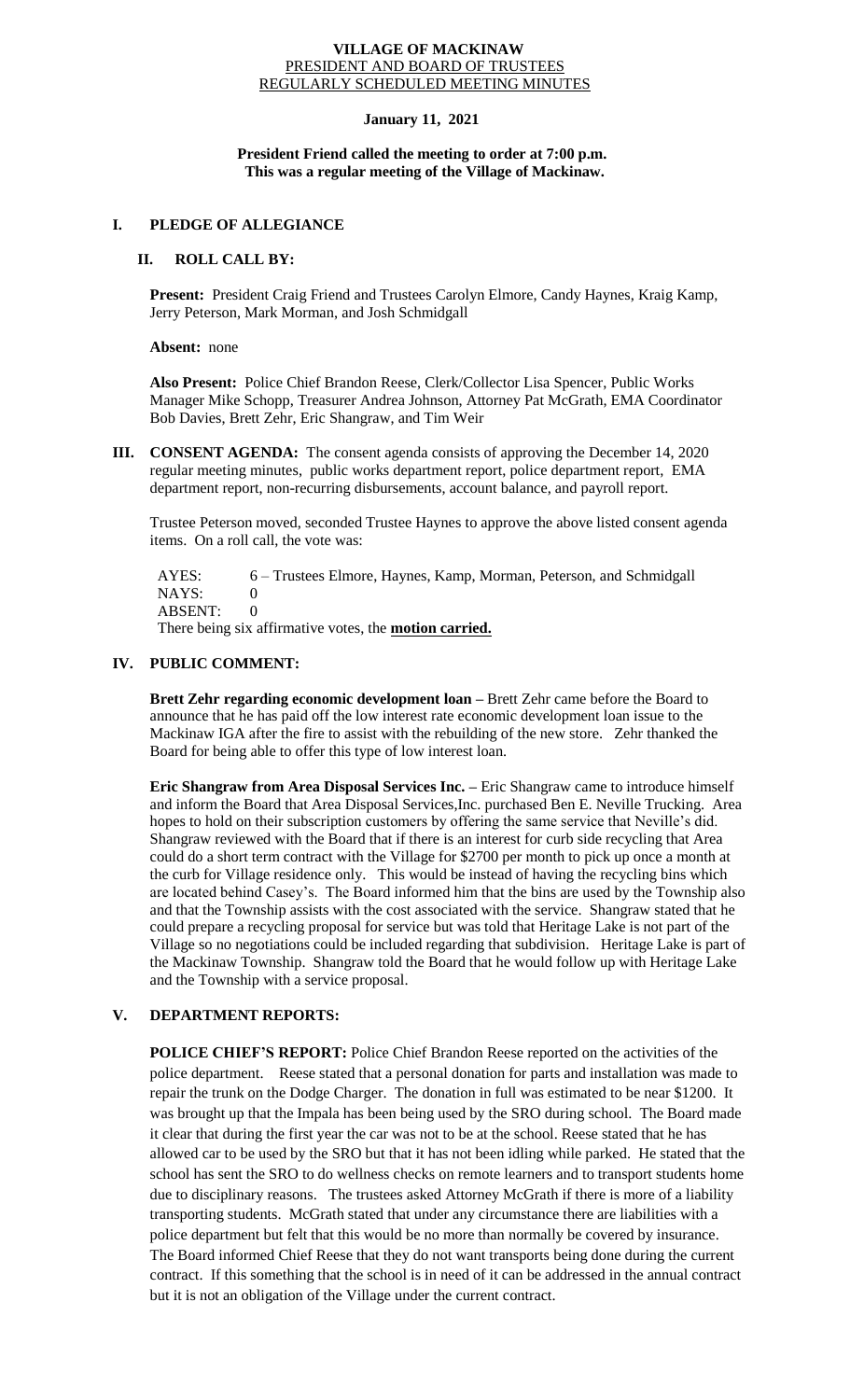**Pay and compensations for officers –** This item was tabled due to Chief Reese being dispatched to emergency call.

**PUBLIC WORKS MANAGER'S REPORT:** Public Works Manager Mike Schopp reported on the actives of the department. The water main repair at Fifth St. and Main St. is complete. The department has had two confirmed cases of Covid which have made the department short staffed. Schopp stated that they will continue to pick up storm damage due to the ice storm that broke many limbs and trees around the village. Schopp hired a part time person to help the department with labor and plowing.

**Well #7 repairs –** Public Works Manager Mike Schopp updated the Board that well #7 tripped out on December 18, 2020 and had to be pulled. The inspection showed that motor and 231feet of pipe would need to be replaced in the amount of \$18,700. Schopp contacted his committee to have the emergency expense approved as per the Village's spending policy. Schopp is now asking for an official motion to approve the expense.

Trustee Elmore moved, seconded by Trustee Schmidgall to authorize the expense of \$18,700 to replace the motor and 231 feet of galvanized pipe to repair well #7. On a roll call, the vote was:

 AYES: 6 – Trustees Elmore, Haynes, Kamp, Morman, Peterson, and Schmidgall NAYS: 0  $ABSENT: 0$ There being six affirmative votes, the **motion carried.**

**Drilling of third well -** This item was tabled.

**EMA COORDINATOR'S REPORT:** EMA Coordinator Bob Davies gave an update regarding current Covid cases for our area. Davies did wellness checks at Wolfway apartments during an extended power outage due to weather. He stated that he is continuing to attend conference meetings with the Tazewell County health department regarding Covid. Davies will be preparing another round of Covid essential bags for specific residents that the department works with. These residents have been very appreciative to receive Covid supplies.

#### **TREASURER'S REPORT:**

**Non-Recurring Bills -** Trustee Elmore moved, seconded Trustee Morman to approve the nonrecurring bills. On a roll call, the vote was:

AYES: 6 – Trustees Elmore, Haynes, Kamp, Morman, Peterson, and Schmidgall NAYS: 0 ABSENT: 0

There being six affirmative votes, the **motion carried.**

**Investment Report -** Trustee Peterson moved, seconded by Trustee Morman to approve the investment report showing the Village's investments and year to date interest earned on the accounts. On a roll call, the vote was:

AYES: 6 – Trustees Elmore, Haynes, Kamp, Morman, Peterson, and Schmidgall NAYS: 0 ABSENT: 0 There being six affirmative votes, the **motion carried.**

**Garbage service for village residents –** Treasurer Johnson updated the Board that a representative from Republic Waste Management will be attending the January 25, 2021 board meeting regarding offering service to village residents. The Board discussed if the best interest of the village would be to place the contract out for bid. Trustee Schmidgall placed Treasurer Johnson in charge of this issue which would include preparing a RFP which would be reviewed by Attorney McGrath prior being released to applicants. Johnson will keep the Board informed on this process.

# **VI. PRESIDENT'S REPORT:**

**Generator for community center -** President Friend suggest that the Board look into installing a generator at the community center to serve as a warming center during power outages. There was also discussion that the EMA office is in the building and could assist with keeping equipment powered during outages. Trustee Morman stated that it couldn't hurt to get a quote. President Friend will receive a quote and bring the issue back to the Board.